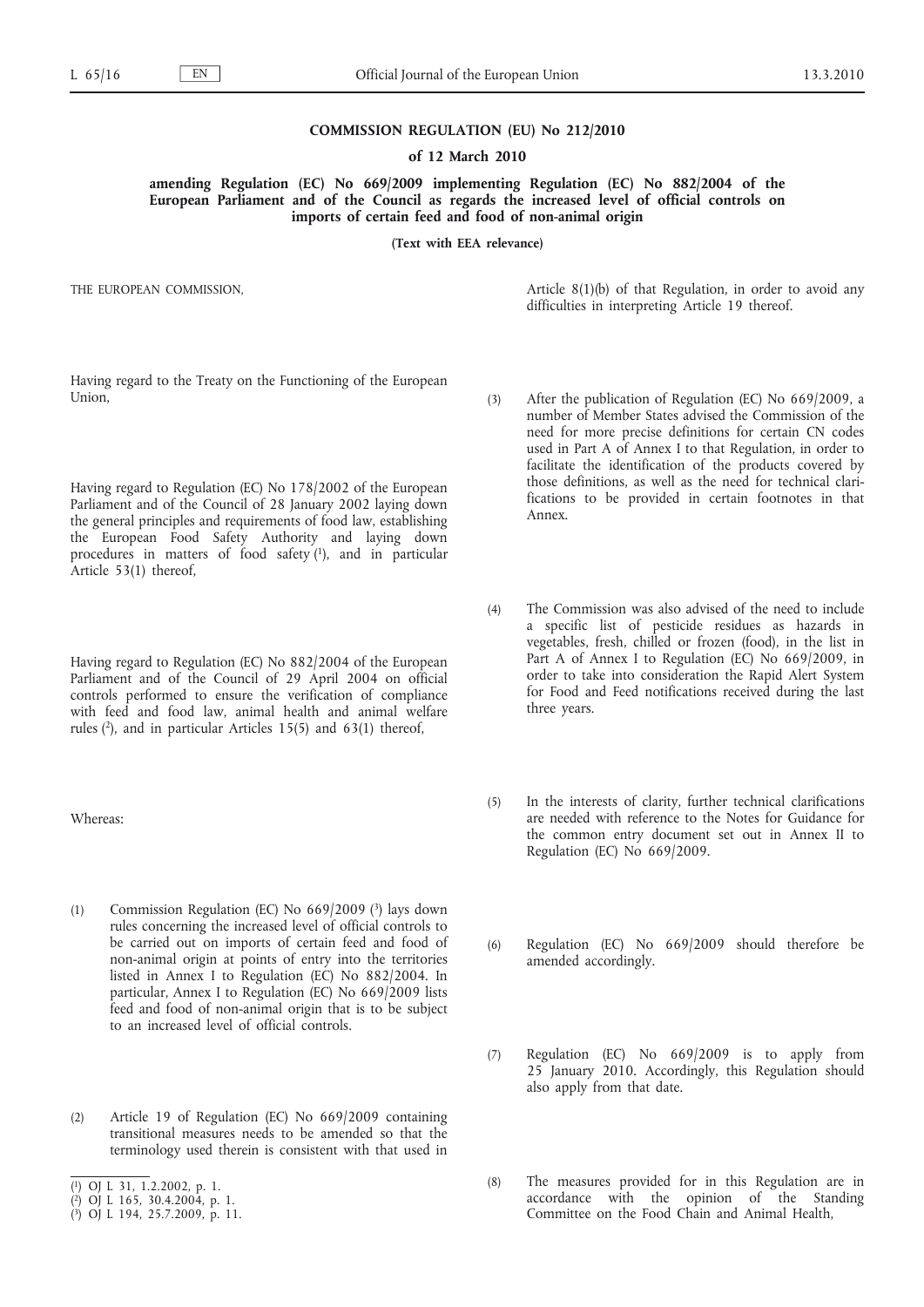HAS ADOPTED THIS REGULATION:

*Article 1*

Regulation (EC) No 669/2009 is amended as follows:

1. Article 19 is replaced by the following:

*'Article 19*

## **Transitional measures**

1. For a period of five years from the date of entry into force of this Regulation, where a designated point of entry is not equipped with the facilities required to carry out identity and physical checks as provided for in Article 8(1)(b), those checks may be carried out at another control point in the same Member State, authorised for that purpose by the competent authority, before goods are declared for release for free circulation, provided that such control point complies with the minimum requirements laid down in Article 4.

2. Member States shall make publicly available, by electronic publication on their website, a list of the control points authorised in accordance with paragraph 1.'

2. The Annexes are amended in accordance with the Annex to this Regulation.

# *Article 2*

This Regulation shall enter into force on the day following its publication in the *Official Journal of the European Union*.

It shall apply from 25 January 2010.

This Regulation shall be binding in its entirety and directly applicable in all Member States.

Done at Brussels, 12 March 2010.

*For the Commission The President* José Manuel BARROSO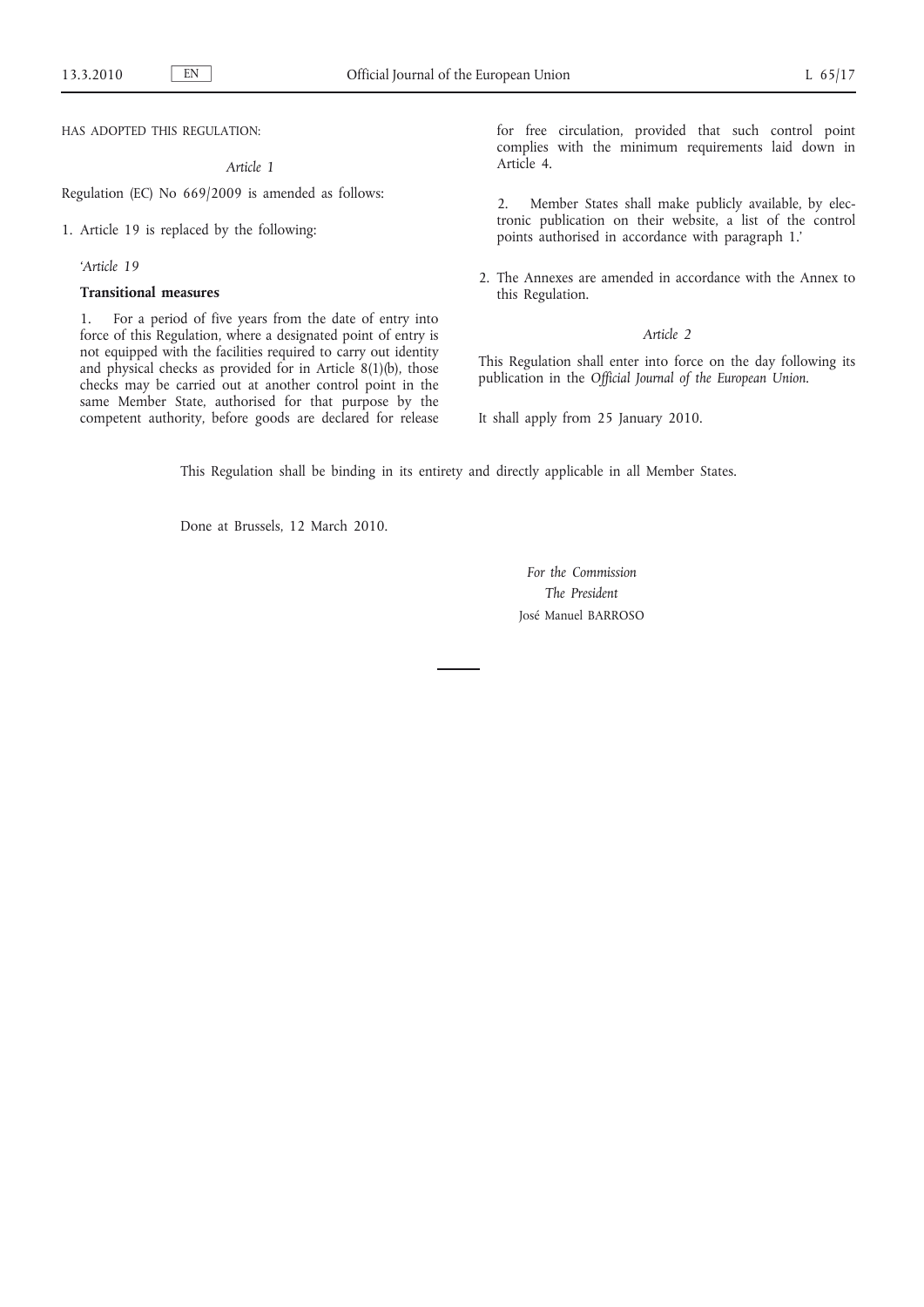# *ANNEX*

Annexes I and II to Regulation (EC) No 669/2009 are amended as follows:

1. Annex I is amended as follows:

- (a) Part A is replaced by the following:
	- '(A) **Feed and food of non-animal origin subject to an increased level of official controls at the designated point of entry**

| Feed and food<br>(intended use)                                                                                                                                                                                                                     | CN code (1)                                                                                       | Country of<br>origin   | Hazard           | Frequency of<br>physical and<br>identity<br>checks<br>(%) |
|-----------------------------------------------------------------------------------------------------------------------------------------------------------------------------------------------------------------------------------------------------|---------------------------------------------------------------------------------------------------|------------------------|------------------|-----------------------------------------------------------|
| Groundnuts (peanuts) and derived<br>products (feed and food)                                                                                                                                                                                        | 1202 10 90;<br>1202 20 00;<br>2008 11                                                             | Argentina              | Aflatoxins       | 10                                                        |
| Groundnuts (peanuts) and derived<br>products (feed and food)                                                                                                                                                                                        | 1202 10 90;<br>1202 20 00;<br>2008 11                                                             | <b>Brazil</b>          | Aflatoxins       | 50                                                        |
| Trace elements (feed and food) $(2)$                                                                                                                                                                                                                | 2817 00 00;<br>2820; 2821;<br>2825 50 00;<br>2833 25 00;<br>2833 29 20;<br>2833 29 80;<br>2836 99 | China                  | Cadmium and lead | 50                                                        |
| Groundnuts (peanuts) and derived<br>products<br>(feed<br>food),<br>and<br>in<br>particular peanut butter (food)                                                                                                                                     | 1202 10 90;<br>1202 20 00;<br>2008 11                                                             | Ghana                  | Aflatoxins       | 50                                                        |
| Spices (food):<br>(dried fruits)<br>Capsicum<br>spp.<br>thereof,<br>whole<br>ground,<br>or<br>including chillies, chilli powder,<br>cayenne and paprika)<br>Myristica fragrans (nutmeg)<br>Zingiber officinale (ginger)<br>Curcuma longa (turmeric) | 0904 20:<br>0908 10 00;<br>0908 20 00;<br>0910 10 00;<br>0910 30 00                               | India                  | Aflatoxins       | 50                                                        |
| Groundnuts (peanuts) and derived<br>products (feed and food)                                                                                                                                                                                        | 1202 10 90;<br>1202 20 00;<br>2008 11                                                             | India                  | Aflatoxins       | 10                                                        |
| Melon (egusi) seeds and derived<br>products (3) (food)                                                                                                                                                                                              | ex 1207 99                                                                                        | Nigeria                | Aflatoxins       | 50                                                        |
| Dried vine fruit (food)                                                                                                                                                                                                                             | 0806 20                                                                                           | Uzbekistan             | Ochratoxin A     | 50                                                        |
| Chilli, chilli products, curcuma and<br>palm oil (food)                                                                                                                                                                                             | 0904 20 90;<br>0910 91 05;<br>0910 30 00;<br>ex 1511 10 90                                        | All third<br>countries | Sudan dyes       | 20                                                        |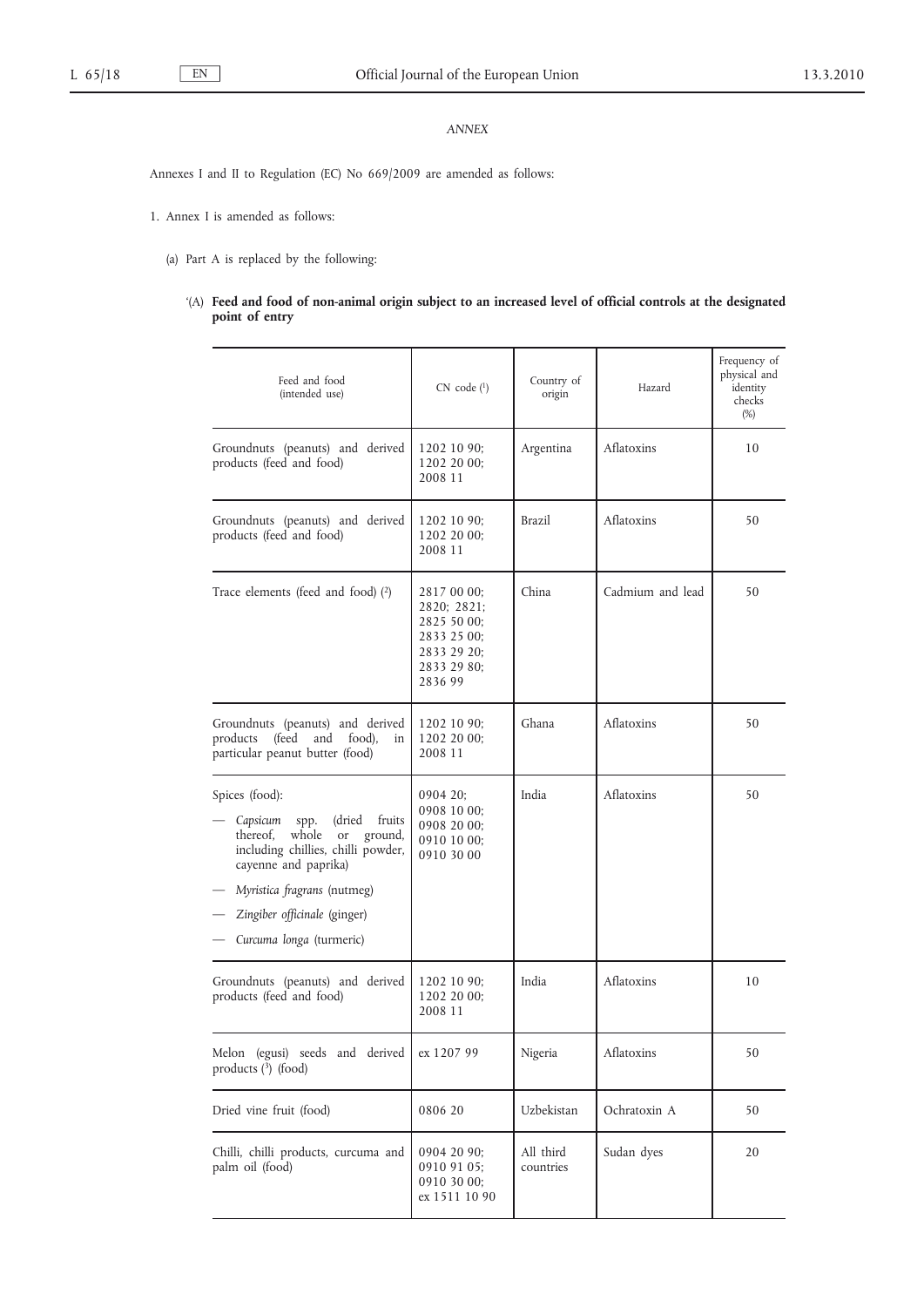| Feed and food<br>(intended use)                                                                                                                                             | $CN$ code $(^1)$                                                                         | Country of<br>origin  | Hazard                                                                                                                                    | Frequency of<br>physical and<br>identity<br>checks<br>(%) |
|-----------------------------------------------------------------------------------------------------------------------------------------------------------------------------|------------------------------------------------------------------------------------------|-----------------------|-------------------------------------------------------------------------------------------------------------------------------------------|-----------------------------------------------------------|
| Groundnuts (peanuts) and derived<br>products (feed and food)                                                                                                                | 1202 10 90;<br>1202 20 00;<br>2008 11                                                    | Vietnam               | Aflatoxins                                                                                                                                | 10                                                        |
| Basmati rice for<br>direct human<br>consumption (food)                                                                                                                      | ex 1006 30                                                                               | Pakistan              | Aflatoxins                                                                                                                                | 50                                                        |
| for<br>direct human<br>Basmati<br>rice<br>consumption (food)                                                                                                                | ex 1006 30                                                                               | India                 | Aflatoxins                                                                                                                                | 10                                                        |
| Mangos, yard long beans (Vigna  <br>sesquipedalis),<br>melon<br>bitter<br>(Momordica<br>charantia),<br>Lauki,<br>(Lagenaria siceraria),<br>peppers and<br>aubergines (food) | ex 0804 50 00;<br>0708 20 00;<br>0807 11 00;<br>ex 0709 90 90;<br>0709 60;<br>0709 30 00 | Dominican<br>Republic | Pesticide residues<br>analysed with<br>multiresidue<br>methods based on<br>GC-MS and LC-MS<br>or with single<br>residue methods (*)       | 50                                                        |
| Bananas                                                                                                                                                                     | 0803 00 19                                                                               | Dominican<br>Republic | Pesticide residues<br>analysed with<br>multiresidue<br>methods based on<br>GC-MS and LC-MS<br>or with single<br>residue methods (*)       | 10                                                        |
| Vegetables, fresh, chilled or frozen<br>(peppers, courgettes and tomatoes)                                                                                                  | 0709 60;<br>0709 90 70;<br>0702 00 00                                                    | Turkey                | Pesticides:<br>methomyl and<br>oxamyl                                                                                                     | 10                                                        |
| Pears                                                                                                                                                                       | 0808 20 10;<br>0808 20 50                                                                | Turkey                | Pesticide: amitraz                                                                                                                        | 10                                                        |
| Vegetables, fresh, chilled or frozen<br>(food)<br>yard<br>long<br>beans<br>(Vigna<br>sesquipedalis)<br>aubergines<br>Brassica vegetables                                    | 0708 20 00:<br>0709 30 00;<br>0704;                                                      | Thailand              | Pesticide residues<br>analysed with<br>multiresidue<br>methods based on<br>GC-MS and LC-MS<br>or with single<br>residue<br>methods $(**)$ | 50                                                        |

(\*) In particular residues of: Amitraz, Acephate, Aldicarb, Benomyl, Carbendazim, Chlorfenapyr, Chlorpyrifos, CS2 (Dithiocarbamates), Diafenthiuron, Diazinon, Dichlorvos, Dicofol, Dimethoate, Endosulfan, Fenamidone, Imidacloprid, Malathion, Methamidophos, Methiocarb, Methomyl, Monocrotophos, Omethoate, Oxamyl, Profenofos, Propiconazole, Thiabendazol, Thiacloprid.

(\*\*) In particular residues of: Acephate, Carbaryl, Carbendazim, Carbofuran, Chlorpyriphos, Chlorpyriphos-ethyl, Dimethoate, Ethion, Malathion, Metalaxyl, Methamidophos, Methomyl, Monocrotophos, Omethoate, Prophenophos, Prothiophos, Quinalphos, Triadimefon, Triazophos, Dicrotophos, EPN, Triforine.

( 1) Where only certain products under any CN code are required to be examined and no specific subdivision under that code exists in the goods nomenclature, the CN code is marked "ex" (for example, ex 1006 30: only Basmati rice for direct human consumption is included).

( 2) The trace elements referred to in this entry are the trace elements belonging to the functional group of compounds of trace elements referred to in point 3(b) of Annex I to Regulation (EC) No 1831/2003 of the European Parliament and of the Council (OJ L 268, 18.10.2003, p. 29).

( 3) The maximum levels established for aflatoxins in groundnuts and derived products listed in points 2.1.1 and 2.1.3 of Section 2 of the Annex to Commission Regulation (EC) No 1881/2006 (OJ L 364, 20.12.2006, p. 5) shall be the reference points for action.'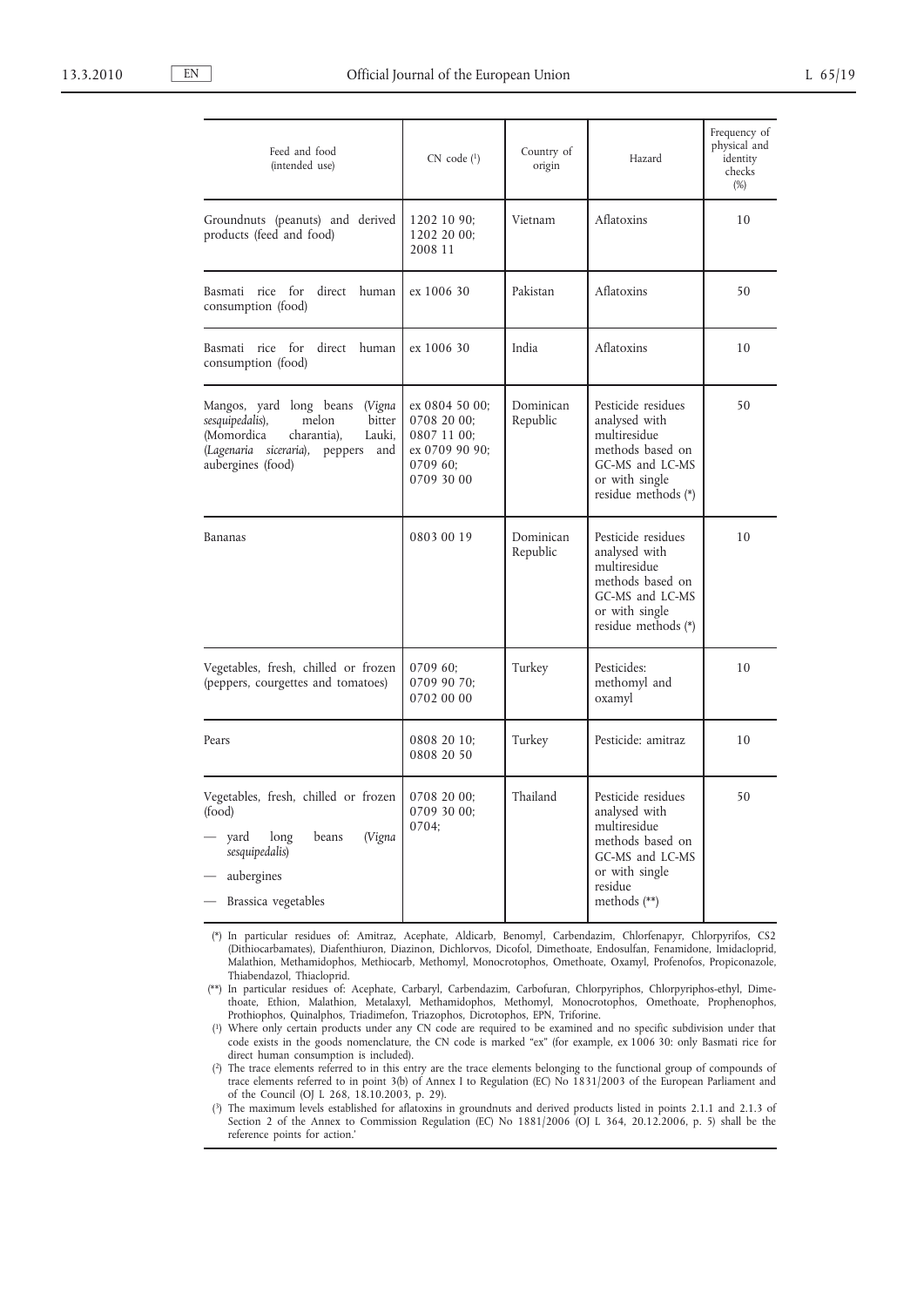(b) In Part B, point (d) is replaced by the following:

'(d) "palm oil", means red palm oil falling within CN code 1511 10 90, intended for direct human consumption;'

2. In Annex II, the 'Notes for guidance for the CED' are replaced by the following:

### '*Notes for guidance for the CED*

General: Complete the common entry document in capital letters. Notes are shown against the relevant box number.

### **Part I This Part is to be completed by the feed and food business operator or their representative, unless otherwise indicated**.

- Box I.1. Consignor: name and full address of the natural or legal person (feed and food business operator) dispatching the consignment. Information concerning telephone and fax numbers or an e-mail address is recommended.
- Box I.2. This box must be filled in by the competent authority of the designated point of entry (DPE).
- Box I.3. Consignee: name and full address of the natural or legal person (feed and food business operator) to whom the consignment is destined. Information on telephone and fax numbers or an e-mail address is recommended.
- Box I.4. The person responsible for the consignment: the person (feed and food business operator or their representative or the person making the declaration on their behalf) who is in charge of the consignment when it is presented at the DPE and who makes the necessary declarations to the competent authority at the DPE on behalf of the importer. Insert the name and full address. Information on telephone and fax numbers or an e-mail address is recommended.
- Box I.5. Country of origin: this refers to the third country where the commodity is originating from, grown, harvested or produced.
- Box I.6. Country from where consigned: this refers to the third country where the consignment was placed aboard the means of final transport for the journey to the Union.
- Box I.7. Importer: name and full address. Information on telephone and fax numbers or an e-mail address is recommended.
- Box I.8. Place of destination: delivery address in the Union. Information on telephone and fax numbers or an e-mail address is recommended.
- Box I.9. Arrival at DPE: insert the estimated date on which the consignment is expected to arrive at the DPE.
- Box I.10. Documents: insert the date of issue and the number of official documents accompanying the consignment, as appropriate.
- Box I.11. Give full details of the means of arrival transport: for aircrafts the flight number, for vessels the ship name, for road vehicles the registration number plate with trailer number if appropriate, for railway vehicles the train identity and wagon number.

Documentary references: number of airway bill, bill of lading or commercial number for railway or road vehicle.

- Box I.12. Description of the commodity: provide a detailed description of the commodity (including for feed the type of feed).
- Box I.13. Commodity or HS code of the Harmonized System of the World Customs Organization.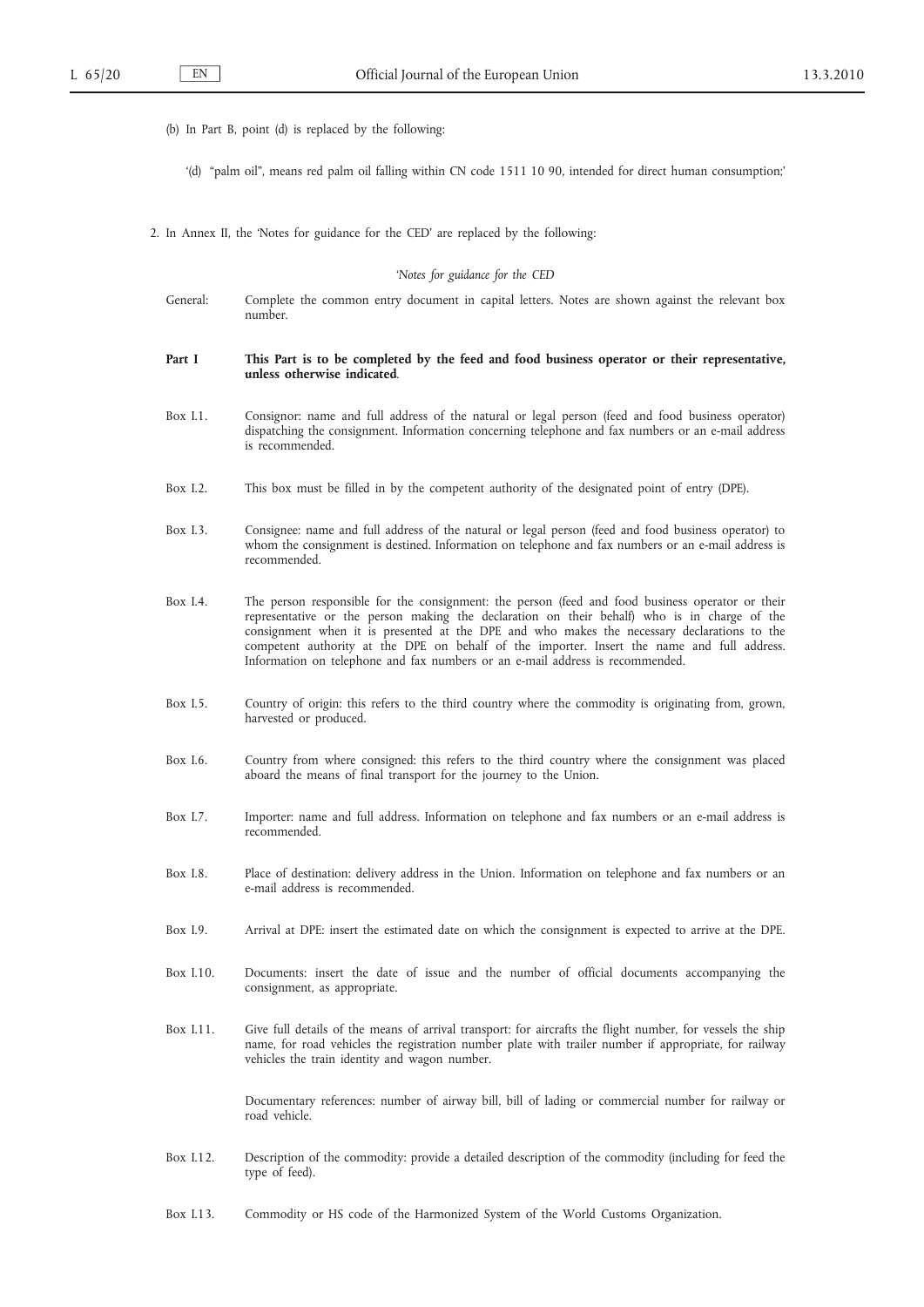| Box I.14.    | Gross weight: overall weight in kg. This is defined as the aggregate mass of the products and of the<br>immediate containers and all their packaging, but excluding transport containers and other transport<br>equipment.                                                                                                                                                                              |
|--------------|---------------------------------------------------------------------------------------------------------------------------------------------------------------------------------------------------------------------------------------------------------------------------------------------------------------------------------------------------------------------------------------------------------|
|              | Net weight: weight of actual product in kg, excluding packaging. This is defined as the mass of the<br>products themselves without immediate containers or any packaging.                                                                                                                                                                                                                               |
| Box 1.15.    | Number of packages.                                                                                                                                                                                                                                                                                                                                                                                     |
| Box 1.16.    | Temperature: tick the appropriate mode of transport/storage temperature.                                                                                                                                                                                                                                                                                                                                |
| Box 1.17.    | Type of packages: identify the type of packaging of products.                                                                                                                                                                                                                                                                                                                                           |
| Box 1.18.    | Commodity intended for: tick the appropriate box depending on whether the commodity is destined<br>for human consumption without prior sorting or other physical treatment (in this case tick "human<br>consumption") or is intended for human consumption after such treatment (tick "further process" in<br>this case), or is intended for use as "feedingstuff" (in this case tick "feedingstuffs"). |
| Box 1.19.    | Give all seal and container identification numbers where relevant.                                                                                                                                                                                                                                                                                                                                      |
| Box 1.20.    | Transfer to a control point: During the transitional period provided for in Article 19(1), the DPE shall<br>tick this box to allow onward transportation to another control point.                                                                                                                                                                                                                      |
| Box I.21.    | Not applicable.                                                                                                                                                                                                                                                                                                                                                                                         |
| Box I.22.    | For import: this box is to be ticked where the consignment is intended for importation into the Union<br>(Article 8).                                                                                                                                                                                                                                                                                   |
| Box I.23.    | Not applicable.                                                                                                                                                                                                                                                                                                                                                                                         |
| Box I.24.    | Tick the appropriate means of transport.                                                                                                                                                                                                                                                                                                                                                                |
|              |                                                                                                                                                                                                                                                                                                                                                                                                         |
| Part II      | This Part is to be completed by the competent authority.                                                                                                                                                                                                                                                                                                                                                |
| Box II.1.    | Use the same reference number as in Box I.2.                                                                                                                                                                                                                                                                                                                                                            |
| Box $II.2$ . | For use by customs services, if necessary.                                                                                                                                                                                                                                                                                                                                                              |
| Box II.3.    | Documentary check: to be completed for all consignments.                                                                                                                                                                                                                                                                                                                                                |
| Box II.4.    | The competent authority of the DPE shall indicate whether the consignment is selected for physical<br>checks, which during the transitional period provided for in Article 19(1) may be carried out at a<br>different control point.                                                                                                                                                                    |
| Box II.5.    | The competent authority of the DPE shall indicate, during the transitional period provided for in<br>Article 19(1), following a satisfactory documentary check, to which control point the consignment<br>may be transported in order for identity and physical checks to be carried out.                                                                                                               |
| Box II.6.    | Indicate clearly the action to be taken in the case of rejection of the consignment due to the unsatis-<br>factory outcome of the documentary checks. The address of the establishment of destination in case of<br>"Re-dispatching", "Destruction", "Transformation" and "Use for other purpose" must be entered in Box<br>II.7.                                                                       |
| Box II.7.    | Give as appropriate approval number and address (or ship name and port) for all destinations where<br>further control of the consignment is required, for example for Box II.6, "Re-dispatching", "Destruction",<br>"Transformation" or "Use for other purpose".                                                                                                                                        |
| Box II.8.    | Put the official stamp of the competent authority of the DPE here.                                                                                                                                                                                                                                                                                                                                      |
| Box II.9.    | Signature of the responsible official of the competent authority of the DPE.                                                                                                                                                                                                                                                                                                                            |